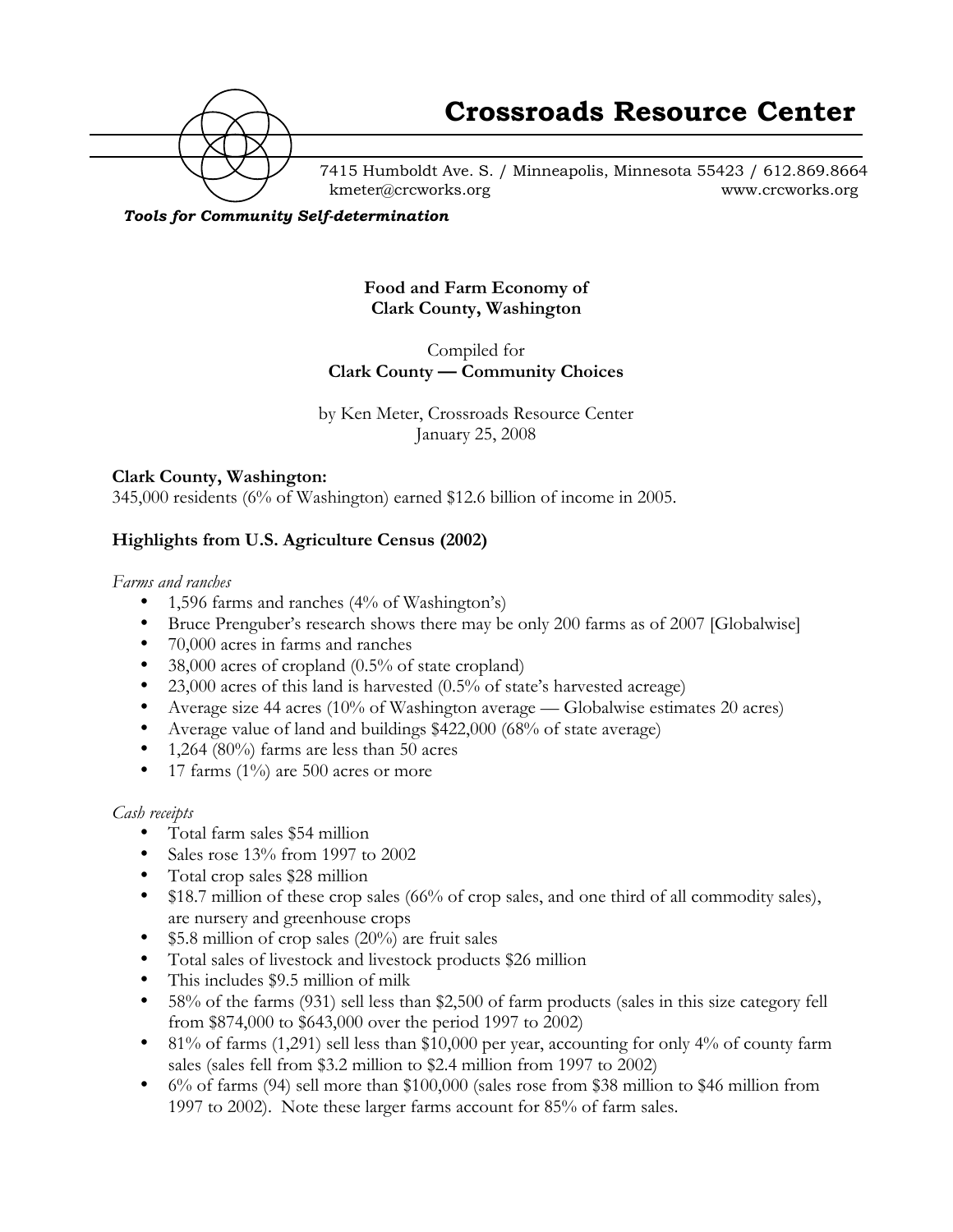1,073 farms (67%) reported a net loss in 2002 (compares to 59% rate for Washington), even after subsidies are taken into account

29 farms collect \$205,000 of federal subsidies

290 farms sell \$769,000 of food directly to consumers

That is to say, the number of farms selling direct to consumers fell 16% from 1997 to 2002, while sales volume fell 6%

21 farms sell \$25,000 of organically certified foods

## *Livestock*

16,000 cattle and calves on 693 farms and ranches (6% of state's farms; 1.5% of state's cattle and calves)

The number of Clark County farms raising cattle fell 30% from 1997 to 2002, while the number of cattle fell 34%, and the value of cattle sales declined 14% to \$4.7 million. Half of the cattle inventory is held by 672 ranches holding less than 100 animals each

Small ranches holding 100 head or less are 97% of the ranches raising cattle

6 farms raise 30% of the county's cattle on ranches with more than 500 head

4,543 of county cattle (28%) are beef cattle

3,669 milk cows (23% of cattle in county)

Value of milk sales fell 33% from 1997 to 2002, to \$9.5 million

8,690 cattle sold

Although the number of hogs and pigs sold increased from 806 to 1705, sales receipts fell from \$91,000 to \$71,000

48 farms held an inventory of 700 hogs and pigs at the end of 2002. Nearly one-third of all hogs and pigs were raised on operations with less than 25 animals. Three operations raised between 100 and 500 hogs or pigs each.

While the number of farms raising hogs fell slightly from 1997 to 2002 (from 54 to 48), inventory increased from 375 to 699 (86% rise).

83 farms raise 2,000 sheep and lambs (3% of Washington)

210 farms raise poultry, including 4.4 million broilers sold (13% of state's)

540 farms raise 3,433 horses

## *Crops*

14 farms raise corn for forage (707 acres raise 14,000 tons)

17 farms raise grains or edible beans, selling \$184,000 worth

4 farms raise wheat (30,000 bushels on 450 acres)

12 farms raise oats (300 acres produce 18,000 bushels)

3 farms raises barley (325 acres raise 27,000 bushels)

One farm raises edible dry beans

8 farms produce potatoes (acreage and production not reported by USDA)

1,012 farms raise 71,000 tons of forage crops

## *Vegetables*

46 farms have 624 acres in vegetable production (\$974,000 in sales) Seven acres of these vegetables are sold for processing Eight farms raise 401 acres of green peas 61 acres of sweet corn grown on 26 farms Pumpkins are raised on 10 farms (56 acres) Eighteen acres of cucumbers raised on 14 farms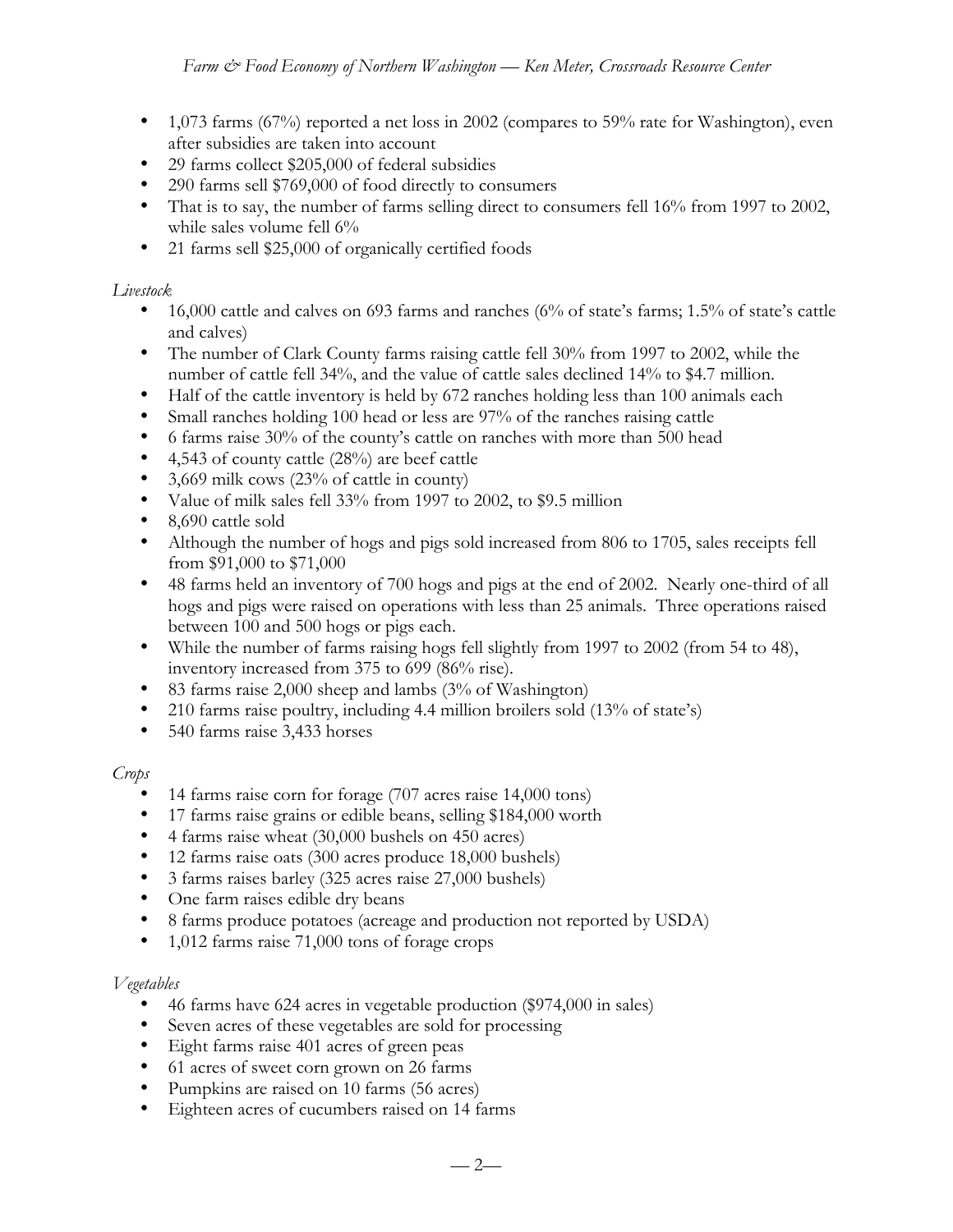23 farms raise 15 acres of tomatoes Fourteen farms raise 10 acres of snap beans Twelve acres of squash produced on 11 farms Other vegetables raised commercially include asparagus, beets, broccoli, cabbage, canteloupe, carrots, herbs, lettuce, onions, and peppers

## *Tree Fruits*

89 farms have 278 acres of orchard [Globalwise data shows far fewer than this] This is only half the land that was devoted to orchards five years before (1997) 78 acres of grapes are raised on 31 farms 56 acres of pears are planted on 40 farms 62 farms raise 42 acres of apples 13 farms raise 41 acres of peaches 38 farms raise 9 acres of sweet cherries, and 14 farms raise four acres of tart cherries Eleven farms raise 41 acres of hazelnuts Five acres of plums are raised on 21 farms Other fruits produced commercially include apricots, kiwi, and persimmons

# *Berries*

74 farms produce 1,389 acres of berries 33 farms raise 852 acres of raspberries 371 acres of strawberries are raised on 23 farms 34 farms raise 149 acres of blueberries 12 acres of blackberries are raised on eleven county farms Other berries raised in Clark County include boysenberries, cranberries, and loganberries Fruit and nut sales increased 40% from \$4.2 million in 1997 to \$5.8 million in 2002

## *Other, including woody crops*

140 farms raise greenhouse and nursery crops (total sales of \$18.7 million) 46 farms sell \$1.3 million of Christmas trees

*Note: many farmers report that USDA data on fruit and vegetable production may understate local production*

# **Clark County Highlights:**

Ranks  $2<sup>nd</sup>$  in Washington for broiler chicken inventory (662,000) Ranks  $3<sup>rd</sup>$  in state for sheep & goat sales (\$253,000) Ranks  $4<sup>th</sup>$  in Washington for acres of berries grown (1,389) Ranks  $4<sup>th</sup>$  in state for Christmas tree acreage (1,057) Ranks  $6<sup>th</sup>$  in state in sales of Christmas trees (\$1.3 million) Ranks  $6<sup>th</sup>$  in Washington for poultry sales (\$7 million) Ranks  $8<sup>th</sup>$  in state for horse sales (\$562,000) Ranks  $9<sup>th</sup>$  in state for nursery crop sales (\$18.7 million) Ranks  $10<sup>th</sup>$  in Washington for corn for silage (707 acres)

Ranks  $10^{th}$  in state for number of horses  $(3,433)$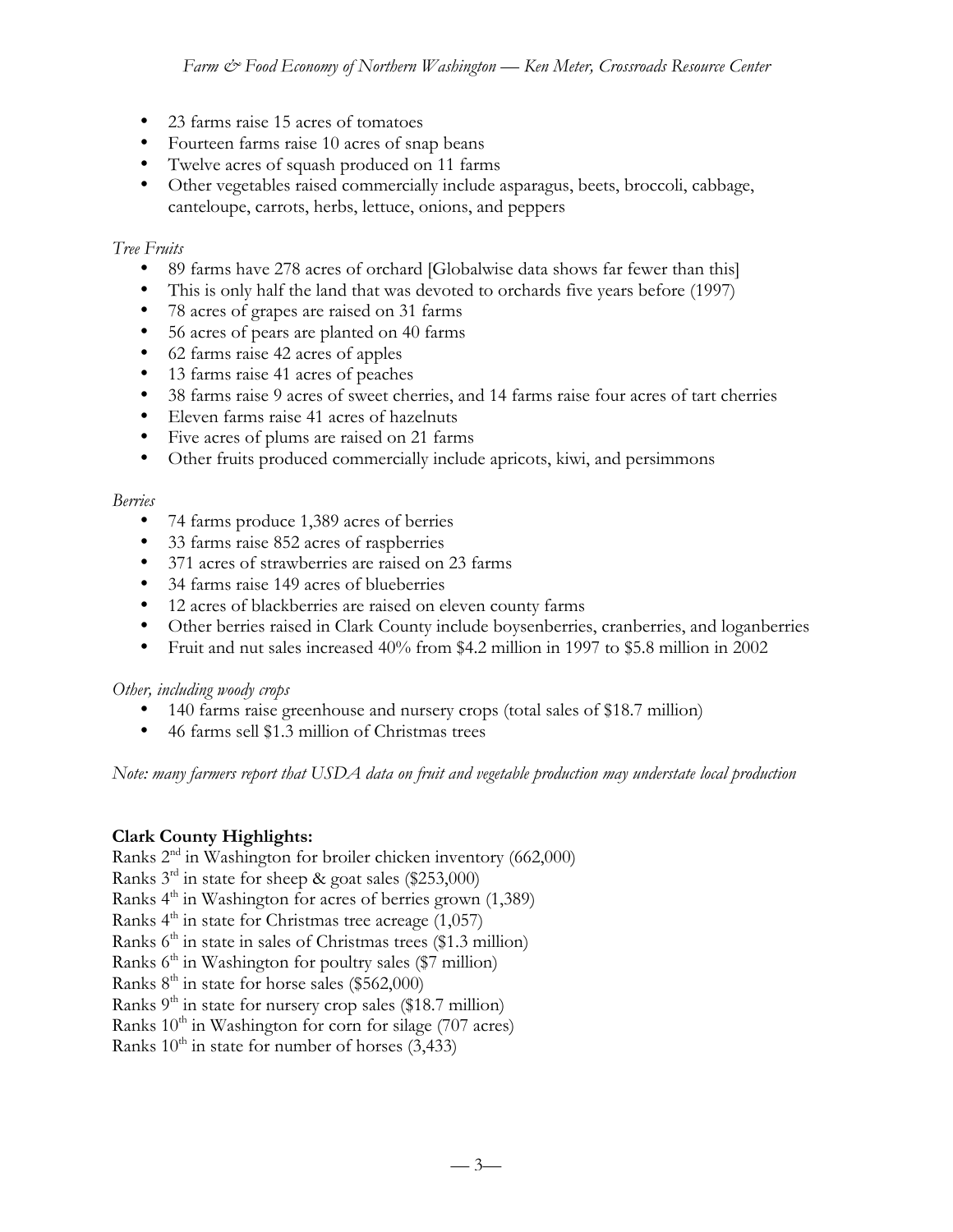# **Farm Production Balance [Bureau of Economic Analysis]**

The county's farms have sold \$58.3 million of crops and livestock each year, on average, since 1995 (11 years). However, it has required \$58.8 million to produce these commodities, for an average loss of \$400,000 each year. This is a total production loss of \$4.7 million since 1995. *[Data in this section are in 2005 dollars.]*

On average, \$300,000 of federal subsidies have been extended to county farmers each year since 1995. Clearly, these do not fully compensate farmers for production losses.

Farm families also earned \$8.6 million in farm-related income (cash rents for land, custom work for neighbors, etc.) in 2005. However, this type of income has fallen from its peak of \$20 million per year in 1986. Average farm-related income since 1995 is \$11 million per year.

Overall, the county's farmers earned \$ 23 million less from farm production in 2005 than they had earned in 1969 (in 2005 dollars). This decline of net income is 40% of current sales.

Cash receipts for livestock fell 50% over the period 1969 to 2005, declining from \$65 million to \$32 million. Cash income for crops fell 30% since 1969, from \$34 million to \$10 million.

Of the \$59 miillion spent for production expenses, an estimated \$30 million is spent on inputs sourced outside of the county.

## **Consumers**

The county's consumers buy \$807 million of food each year. At least \$700 million of this is sourced outside the county.

73,000 (21%) of the county's residents earn an income lower than 185 percent of the poverty rate. At this level or below, families qualify for free and reduced school lunches.

The *average* household in Clark County lost \$21,000 in net worth in the year 2005 alone, primarily because it assumed new mortgage debt. This is a total decline of \$2.7 billion in net worth for all county households.

## **Summary of Clark County Farm & Food Economy**

Producers spend \$400,000 more each year to produce crops and livestock than they earn in sales. In the course of farming at a loss, farmers spend \$30 buying farm inputs that are sourced outside the county. Meanwhile, Clark County consumers buy \$700 million of food produced outside the county. This amounts to an overall flow of \$730 million away from the county each year — over twelve times the value of all agricultural products now produced in Clark County.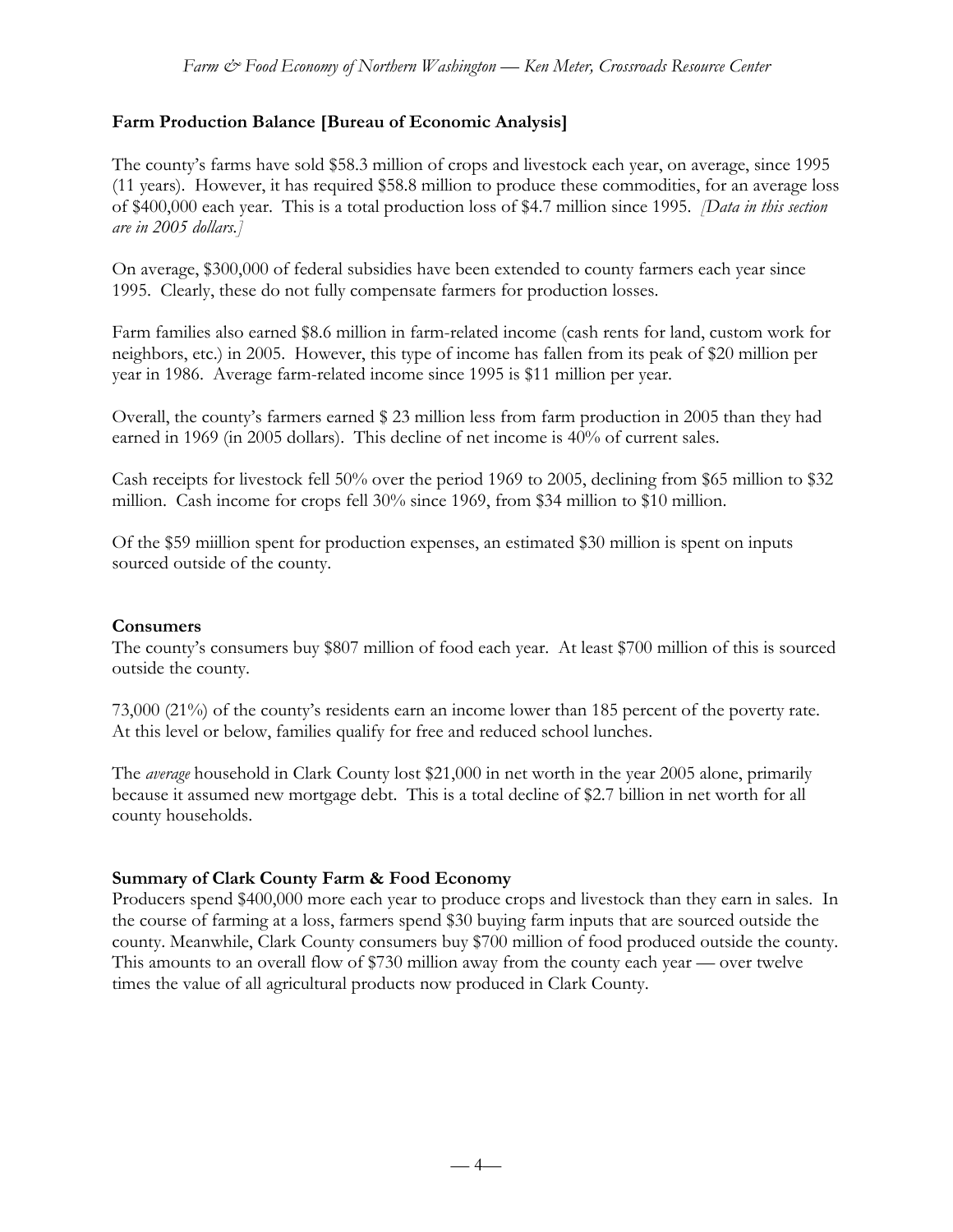# **Clark County: markets for food eaten at home**

|                                     | millions |
|-------------------------------------|----------|
| Meats, poultry, fish, and eggs      | \$97.6   |
| Fruits & vegetables                 | 79.4     |
| Cereals and bakery products         | 18.8     |
| Dairy products                      | 51.0     |
| "Other," incl. sweets, fats, & oils | 162.8    |

#### **City of Vancouver: markets for food eaten at home**

|                                     | millions |
|-------------------------------------|----------|
| Meats, poultry, fish, and eggs      | \$43.4   |
| Fruits & vegetables                 | 35.3     |
| Cereals and bakery products         | 8.4      |
| Dairy products                      | 22.7     |
| "Other," incl. sweets, fats, & oils | 72.4     |

# **Clark County (not including City of Vancouver): markets for food eaten at home**

|                                     | millions |
|-------------------------------------|----------|
| Meats, poultry, fish, and eggs      | \$54.2   |
| Fruits & vegetables                 | 44.1     |
| Cereals and bakery products         | 10.5     |
| Dairy products                      | 28.3     |
| "Other," incl. sweets, fats, & oils | 90.4     |

#### **Washington State: markets for food eaten at home**

|                                     | millions  |
|-------------------------------------|-----------|
| Meats, poultry, fish, and eggs      | \$1,742.2 |
| Fruits & vegetables                 | 1,417.4   |
| Cereals and bakery products         | 336.2     |
| Dairy products                      | 910.8     |
| "Other," incl. sweets, fats, & oils | 2,905.1   |

# **City of Portland, Oregon: markets for food eaten at home**

|                                     | millions |
|-------------------------------------|----------|
| Meats, poultry, fish, and eggs      | \$171.6  |
| Fruits & vegetables                 | 139.6    |
| Cereals and bakery products         | 33.1     |
| Dairy products                      | 89.7     |
| "Other," incl. sweets, fats, & oils | 286.2    |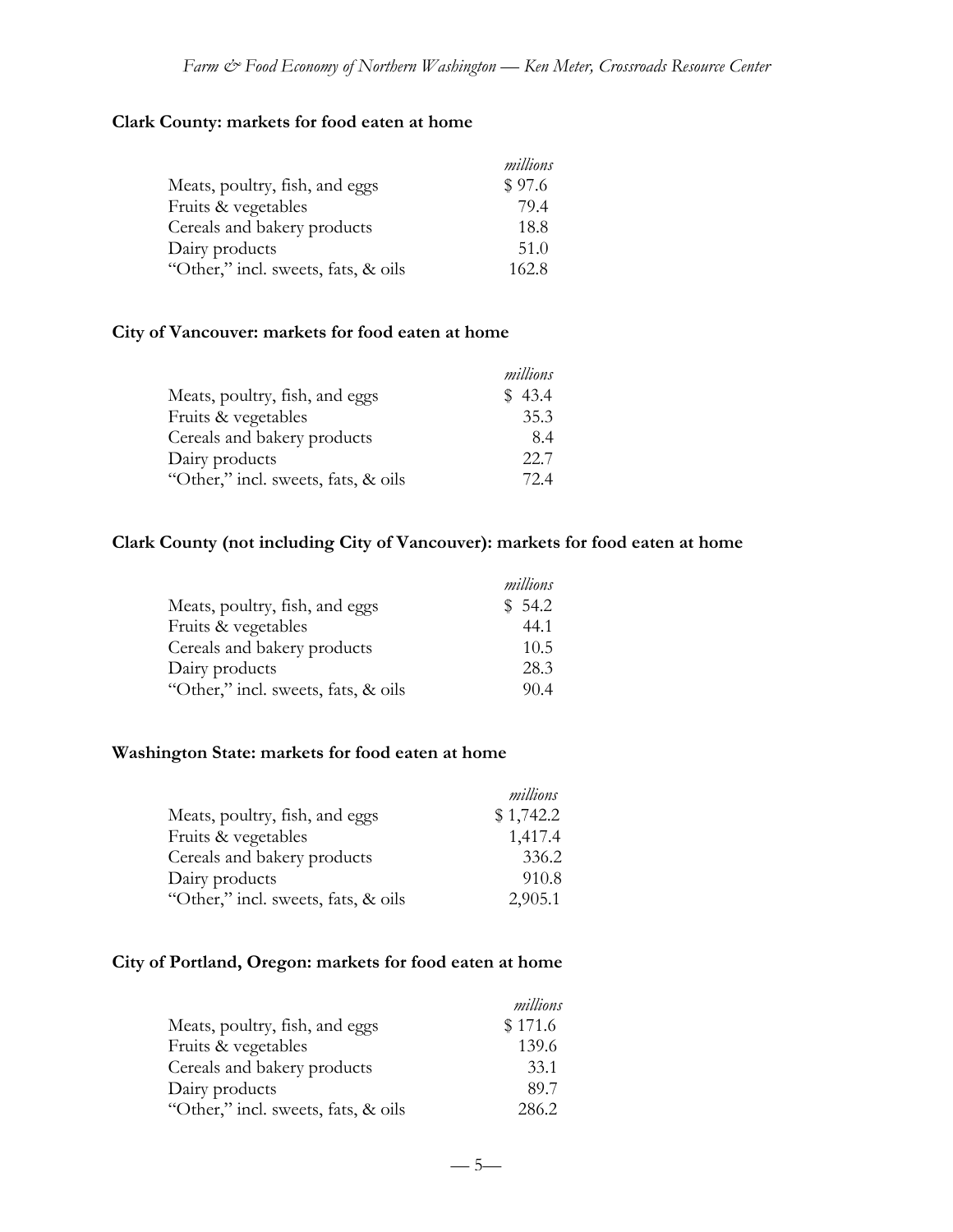# **Portland/Salem Metropolitan Area: markets for food eaten at home**

|                                     | millions |
|-------------------------------------|----------|
| Meats, poultry, fish, and eggs      | \$664.6  |
| Fruits & vegetables                 | 540.7    |
| Cereals and bakery products         | 128.2    |
| Dairy products                      | 347.5    |
| "Other," incl. sweets, fats, & oils | 1,108.2  |

# **Oregon State: markets for food eaten at home**

|                                     | millions  |
|-------------------------------------|-----------|
| Meats, poultry, fish, and eggs      | \$1,023.0 |
| Fruits & vegetables                 | 832.2     |
| Cereals and bakery products         | 197.4     |
| Dairy products                      | 534.8     |
| "Other," incl. sweets, fats, & oils | 1,705.8   |

# **Energy markets**

# **Clark County: markets for energy and utilities**

|                                 | millions |
|---------------------------------|----------|
| Gasoline and motor oil          | \$277.5  |
| Electricity                     | 123.3    |
| Natural gas                     | 47.7     |
| Fuel oil and other fuels        | 9.3      |
| Water and other public services | 58.4     |